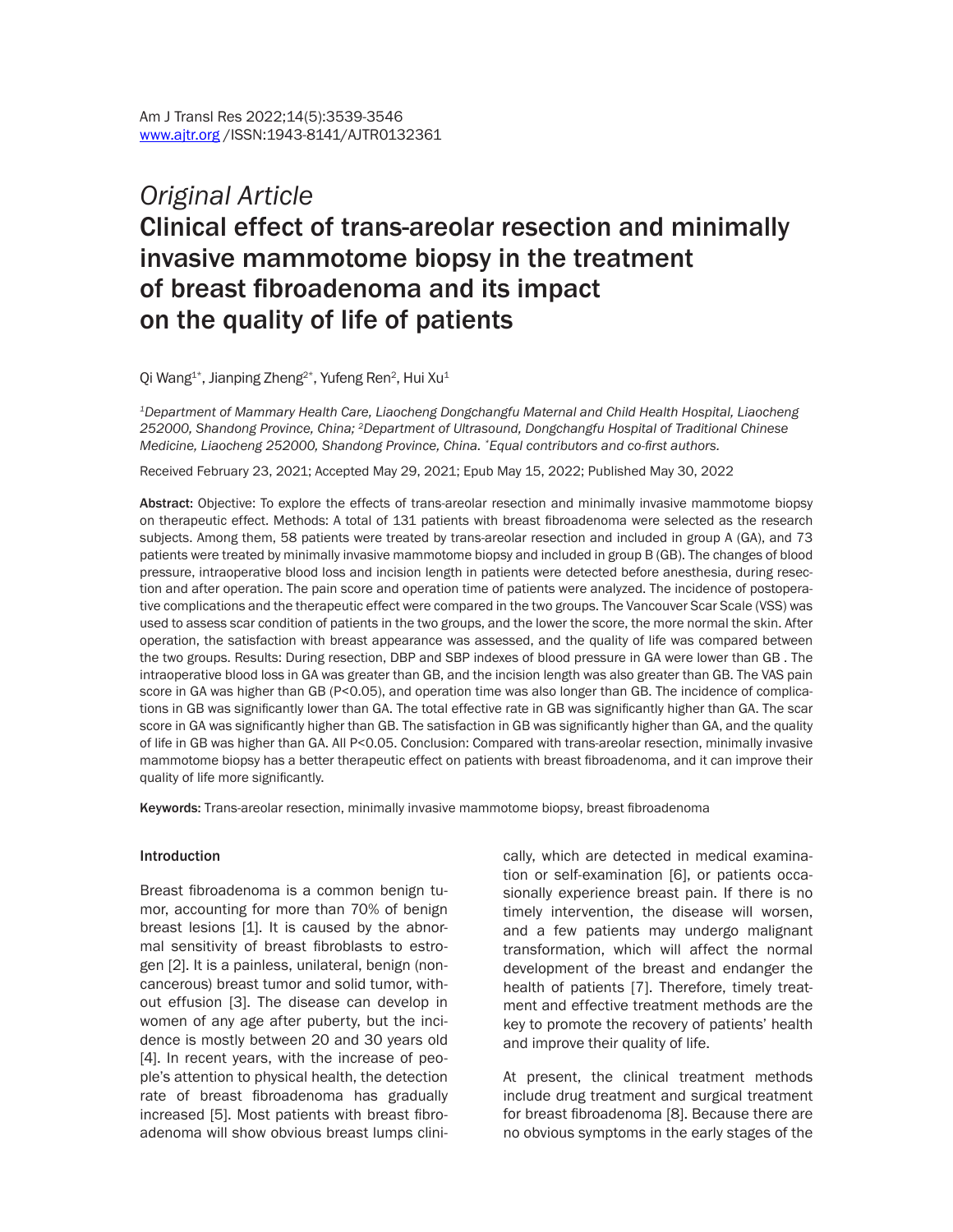disease, most patients need to undergo surgery upon examination [9]. However, the traditional surgical treatment (i.e. fibroadenoma resection by incision) has great trauma, which will lead to scar formation, reduction of breast volume and the possibility of nipple and areola deformation or displacement [10], and it will also cause poor prognosis and increase the psychological burden of patients to a certain extent [11]. With the increasingly advanced medical technology, people's pursuit of beauty is getting higher and higher. While restoring patients' health, clinicians also pay more and more attention to patients' demand for beauty, especially sensitive parts such as women's breasts [12]. Therefore, a trans-areolar resection cuts a small area at a relatively hidden and dark skin color, which meets the needs of patients for beauty [13]. At the same time, we have also found that many studies have shown that minimally invasive mammotome biopsy has the characteristics of having minor trauma and high safety, which is widely used in the treatment of breast fibroadenoma [14]. However, there are still only a few clinical research documents about the therapeutic effect of trans-areolar resection and minimally invasive mammotome biopsy on patients with breast fibroadenoma, and there is still no exact research report. Therefore, this study was designed to analyze and explore the two treatment methods, so as to provide reliable reference and guidance for clinical diagnosis and treatment of breast fibroadenoma in the future.

## Materials and methods

## *Collection of patients' data*

From August 2017 to May 2019, 131 patients with breast fibroadenoma admitted to our hospital were selected as the research subjects for prospective analysis. Among them, 58 patients were treated by trans-areolar resection and included in GA, and the other 73 patients were treated by minimally invasive mammotome biopsy and included in GB. The average age of patients was (40.4±19.8). All patients were classified as Grade 3, Grade 4 and Grade 4a in line with color doppler Ultrasound BI-RADS rating, including 9 cases in Grade 4a, 1 cases in Grade 4 and 121 cases in Grade 3. Most of the patients were left or right breast fibroadenoma or bilateral breast fibroadenoma, while some patients

were accompanied by other side breast adenosis, hyperplasia and intraductal papilloma, and one patient had left breast invasive ductal carcinoma and right breast fibroadenoma. This study was approved by the Medical Ethics Committee of our hospital (No. NCT01456826).

## *Inclusion and exclusion criteria*

Inclusion criteria: All patients were diagnosed as having breast fibroadenoma by breast X-ray, breast ultrasound and pathological examination, and they were suitable for trans-areolar resection and minimally invasive mammotome biopsy. The patient data was complete, and they agreed and signed the informed consent agreement.

Exclusion criteria were as follows: Comorbid with other cardiovascular and cerebrovascular diseases and organ dysfunction, those with mental, language and consciousness disorders, surgical contraindication, and pregnant and lactating patients.

### *Surgical methods*

GA: The location of the breast mass was determined by ultrasound examination. The patient was placed in supine position for local disinfection and anesthesia. Then, an arc incision was made around the areola. The skin and subcutaneous tissue were separated and cut off gradually, and then the surrounding tissues and lesions were peeled off. The tumor was completely exposed and then removed. Finally, the bleeding was stopped and the wound was sutured.

GB: The location of the breast mass was determined. The patient was placed in a horizontal position for local disinfection and anesthesia. The best puncture point was selected and an incision of about 5 mm in length was made with a sharp knife. Under the guidance of the ultrasound knife, the rotary knife was pierced under the fibroadenoma and it was completely removed by negative pressure suction. After excision, the surgical site was compressed for hemostasis. After the complete excision, the local tissue was compressed and bandaged.

#### *Outcome measures*

The changes of blood pressure, intraoperative blood loss and incision length of patients were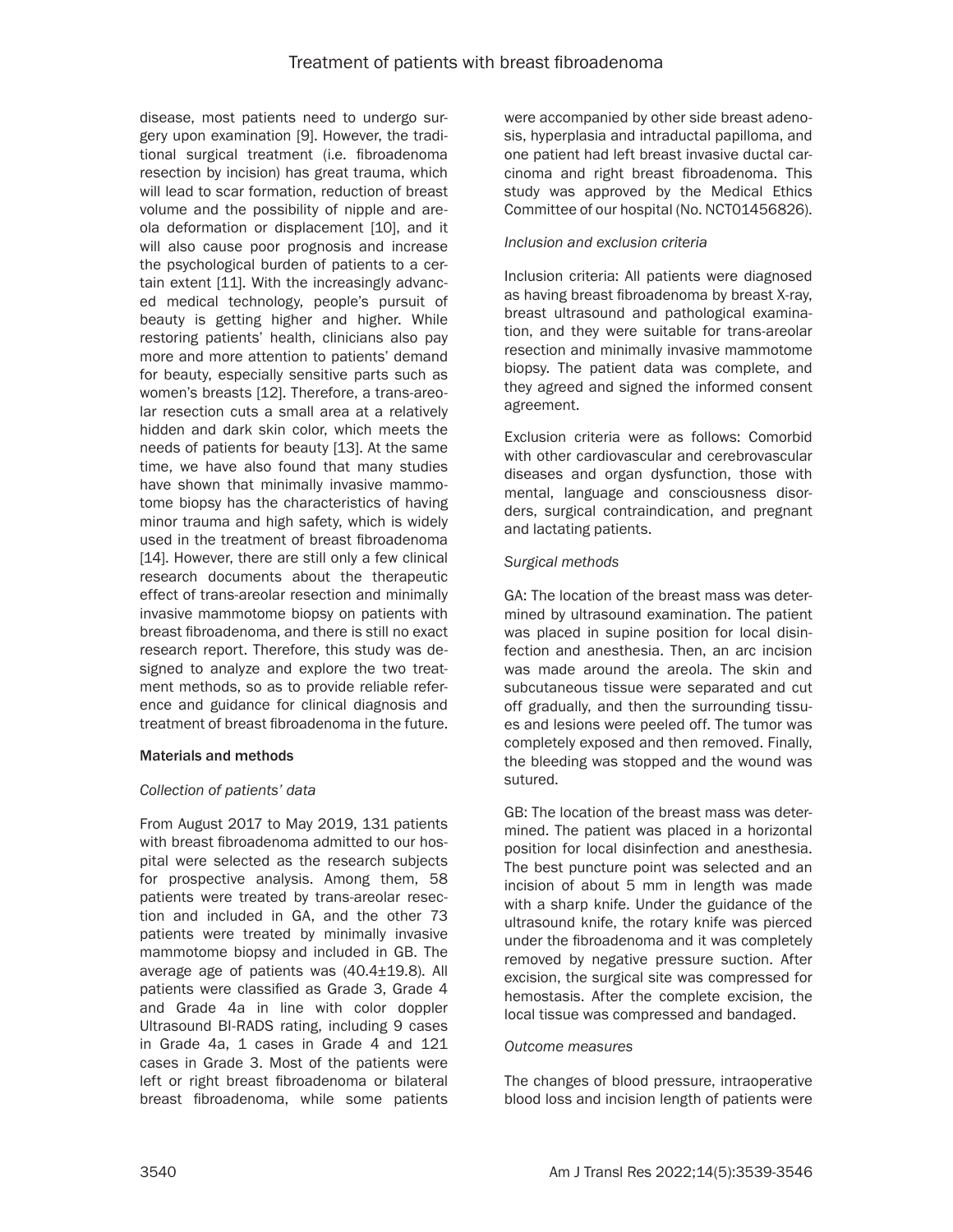|                           | GA (n=58)       | $GB(n=73)$            | t or $x^2$ | P     |
|---------------------------|-----------------|-----------------------|------------|-------|
| Age/years old             | $41.4 \pm 17.5$ | $40.3 + 19.6$         | 0.334      | 0.739 |
| BMI (KG/cm <sup>2</sup> ) |                 | 31.52±3.05 31.46±4.22 | 0.091      | 0.928 |
| Living environment        |                 |                       | 0.032      | 0.858 |
| Town                      | 39 (67.24)      | 48 (65.75)            |            |       |
| Rural                     | 19 (32.76)      | 25 (34.25)            |            |       |
| Educational background    |                 |                       | 0.098      | 0.755 |
| High school or above      | 35 (60.34)      | 46 (63.01)            |            |       |
| Below high school         | 23 (39.66)      | 27 (36.99)            |            |       |
| <b>Marital Status</b>     |                 |                       | 0.039      | 0.844 |
| Yes                       | 43 (74.14)      | 53 (72.60)            |            |       |
| No                        | 15 (25.86)      | 20 (27.40)            |            |       |
| Fertility or not          |                 |                       | 0.074      | 0.786 |
| Yes                       | 41 (70.69)      | 50 (68.49)            |            |       |
| No                        | 17 (29.31)      | 23 (31.51)            |            |       |
| Course of disease         | $9.16 + 3.97$   | $9.25 \pm 4.03$       | 0.128      | 0.899 |
| Nation                    |                 |                       | 0.039      | 0.843 |
| Han nationality           | 51 (87.93)      | 65 (89.04)            |            |       |
| Minority nationality      | 7(12.07)        | 8(10.96)              |            |       |

Table 1. Baseline data [n (%)]

detected before anesthesia, during resection and after operation. The pain score and operation time of patients were analyzed. The incidence of postoperative complications and the therapeutic effect were compared in the two groups [13]. The Vancouver Scar Scale (VSS) was used to assess the scar condition of patients in the two groups, and the lower the score, the more normal the skin [15]. After operation, the satisfaction with breast appearance was assessed, and the quality of life was compared between the two groups.

## *Statistical methods*

All statistical analyses of the experimental results were performed using SPSS 24.0 statistical software (Shanghai Yuchuang Network Technology Co., LTD.). All the graphical results were drawn by Graphpad 8 (Shenzhen Tianruiqi Software Technology Co., Ltd.). The counting data were expressed in (%), and Chi-square test was used for comparison between groups. The measurement data were expressed as (mean number ± standard deviation), and t test was used for comparison between groups. Single factor analysis of variance and LSD back testing were used for comparison among multiple groups. Repetitive measurement and analysis of variance and Bonferroni back testing were used for comparison among multiple

time points. The difference was statistically significant with P<0.05.

## **Results**

### *Baseline data*

There was no difference in age, BMI, living environment, educational background, marital status, fertility or not, course of disease and nationality between the two groups (P>0.05, Table 1).

*Changes of intraoperative blood pressure in the two groups*

The changes of blood pressure DBP and SBP indexes were detected before anesthesia, during resection and after operation. The results showed that there was no difference in blood pressure DBP and SBP indexes between the two groups before anesthesia (P>0.05),

and there was no difference in blood pressure DBP and SBP indexes after operation (P>0.05), but the blood pressure DBP and SBP indexes in GA were lower than those in GB at the time of resection, with statistical differences (P<0.05) (Figure 1).

# *Comparison of the operative situation between the two groups*

The intraoperative blood loss, incision length, pain score, operation time and other operative situations were compared between the two groups. The results showed that the intraoperative blood loss in GA was greater than that in GB (P<0.05), and the incision length was also greater than that in GB (P<0.05). The VAS pain score in GA was higher than that in GB (P<0.05), and operation time was also higher than that in GB (P<0.05). There were statistical differences (Figure 2).

# *Incidence of postoperative complications in the two groups*

The incidence of postoperative complications was compared between the two groups. The results showed that the incidence of postoperative complications in GA was 27.59%, and that in GB was 6.85%. The incidence of complication in GB was significantly lower than that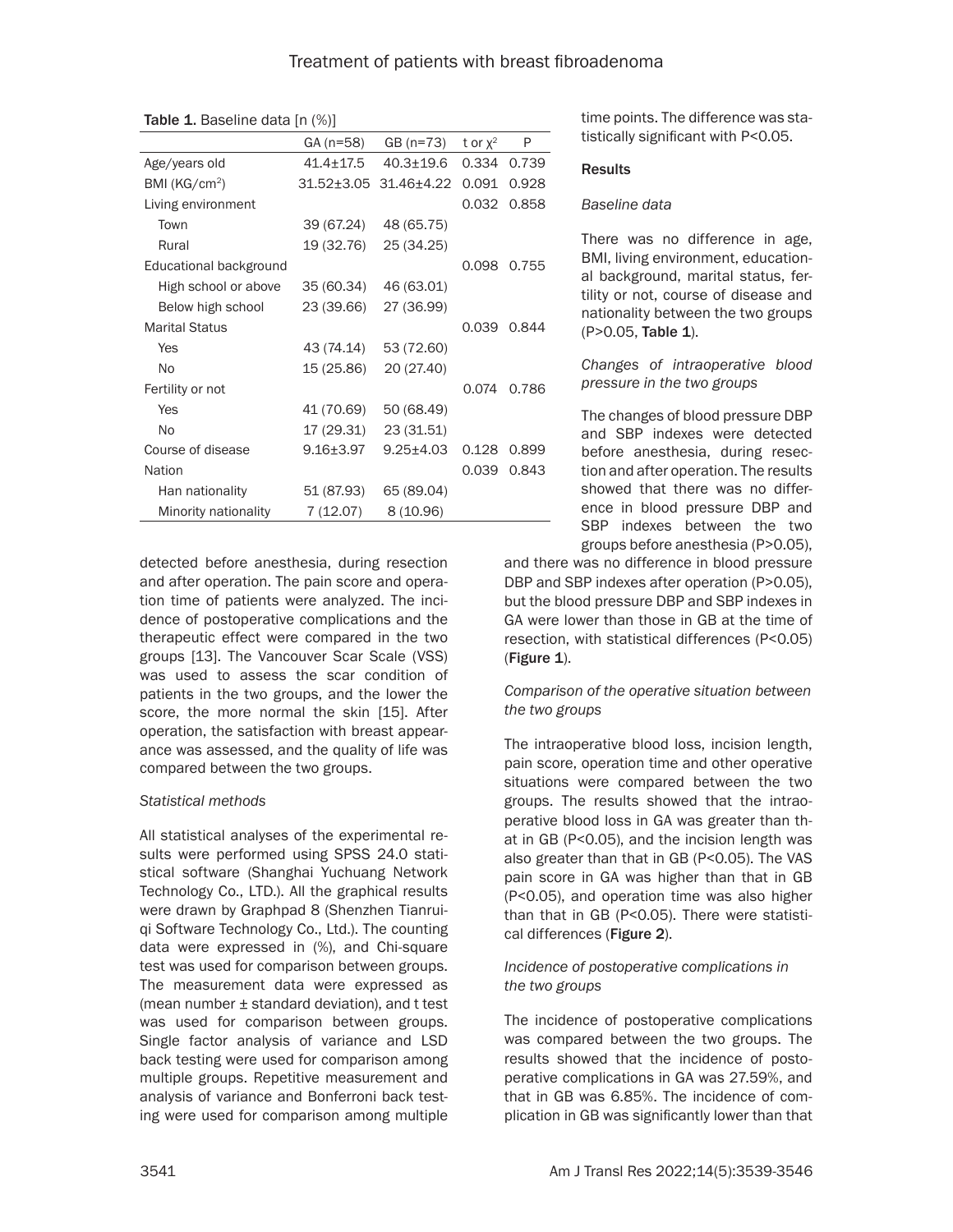



Figure 1. Changes of intraoperative blood pressure in the two groups. A. Changes of blood pressure DBP index in the two groups before anesthesia, during resection and after operation. B. Changes of blood pressure SBP index in the two groups before anesthesia, during resection and after operation. \*P<0.05 Group B compare with Group A.



Figure 2. Comparison of operative situation between the two groups. A. Comparison of intraoperative blood loss between the two groups. B. Comparison of incision length between the two groups. C. Comparison of pain scores between the two groups. D. Comparison of operation time between the two groups. \*P<0.05 Group B compare with Group A.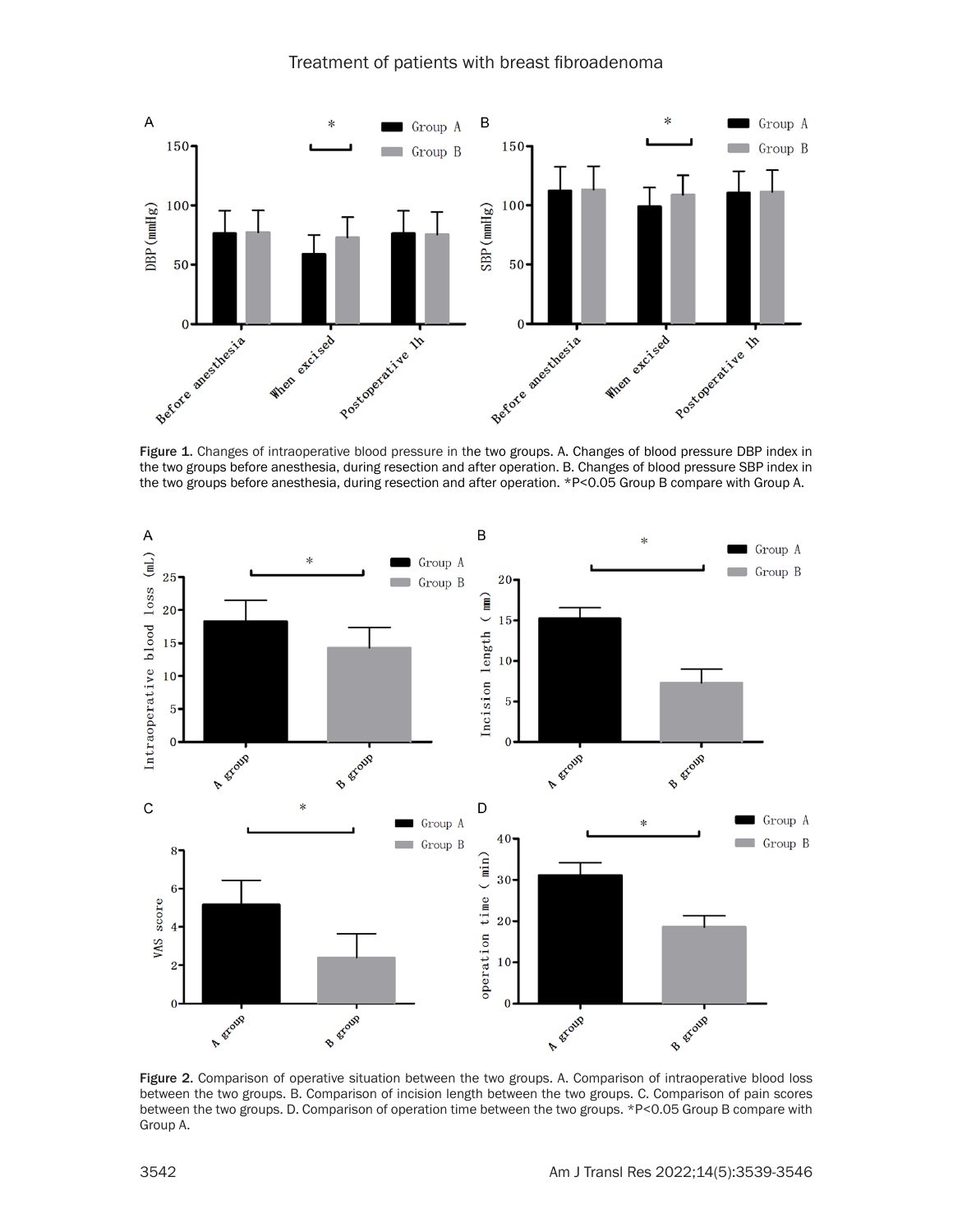| $\sim$ $\sim$ $\sim$ $\sim$ |            |                     |        |       |
|-----------------------------|------------|---------------------|--------|-------|
|                             |            | GA (n=58) GB (n=73) | $X^2$  | P     |
| Incision infection          | 4 (6.90)   | 1(1.37)             |        |       |
| Hematoma                    | 5(8.62)    | 2(2.74)             |        |       |
| Subcutaneous ecchymosis     | 4 (6.90)   | 1(1.37)             |        |       |
| Swelling of affected side   | 3(5.17)    | 1(1.37)             |        |       |
| Total                       | 16 (27.59) | 5(6.85)             | 10.330 | 0.001 |

Table 2. Incidence of postoperative complications in the two groups

#### Table 3. Therapeutic effect in the two groups

|                          | $GA(n=58)$ | $GB(n=73)$ | $\mathsf{v}^2$ | P     |
|--------------------------|------------|------------|----------------|-------|
| Cure                     | 32(55.17)  | 47 (64.38) |                |       |
| Markedly effective       | 18 (31.03) | 25 (34.25) |                |       |
| Ineffective              | 8(13.79)   | 1(1.37)    |                |       |
| Total effective rate (%) | 50 (86.21) | 72 (98.63) | 7.796          | 0.005 |



Figure 3. Scar status of patients in the two groups. \*P<0.05 Group B compare with Group A.

in GA (P<0.05). The results were statistically different (Table 2).

# *Therapeutic effect of patients in the two groups*

The curative effects were compared in the two groups after treatment. The results showed that the cure rate was 55.17%, markedly effective rate was 31.03%, ineffective rate was 13.79%, and the total effective rate was 86.21% in GA, while the cure rate was 64.38%, markedly effective rate was 34.25%, ineffective rate was 1.37%, and the total effective rate was 98.63% in GB. The total effective rate in GB was significantly higher than that in GA (P=0.005), showing a statistical difference (Table 3).

# *Scar status of patients in the two groups*

According to the VSS, the scarring was assessed in both groups. The results showed that the scar scores of patients in GA were significantly higher than those in GB, and the difference was statistically significant (P<0.05) (Figure 3).

*Satisfaction with breast appearance after operation in the two groups*

After operation, the satisfaction with breast appearance was evaluated in the two groups. The results showed that the great satisfaction

rate of GA was 44.83%, satisfactory rate 37.93%, dissatisfaction rate 17.24% and the overall satisfaction degree was 82.76%; while that of GB was 61.64%, 35.62%, 2.74% and 97.26% respectively. The satisfaction degree in GB was significantly higher than that in GA (P<0.05) (Table 4).

# *Comparison of quality of life between the two groups*

By comparing the postoperative quality of life between the two groups, the results showed that the scores of material, physical, society and psychology in GB were higher than those in GA, with statistical differences (P<0.05) (Figure 4).

# **Discussion**

Breast fibroadenoma is a common benign tumor disease in the breast [16]. Fibroadenoma is composed of epithelium and stroma, which can develop at any age and is usually diagnosed in young women [17]. Some studies have pointed out that women with fibroadenoma are two to three times more likely to develop breast cancer than other women [18]. Therefore, it is very important to treat breast fibroadenoma timely and effectively. With the development of society, people's demand for beauty is getting higher and higher, and the medical field is also paying more attention to people's demand for beauty. Traditional excision has been slowly replaced by new minimally invasive techniques, and there are many treatments for breast fibro-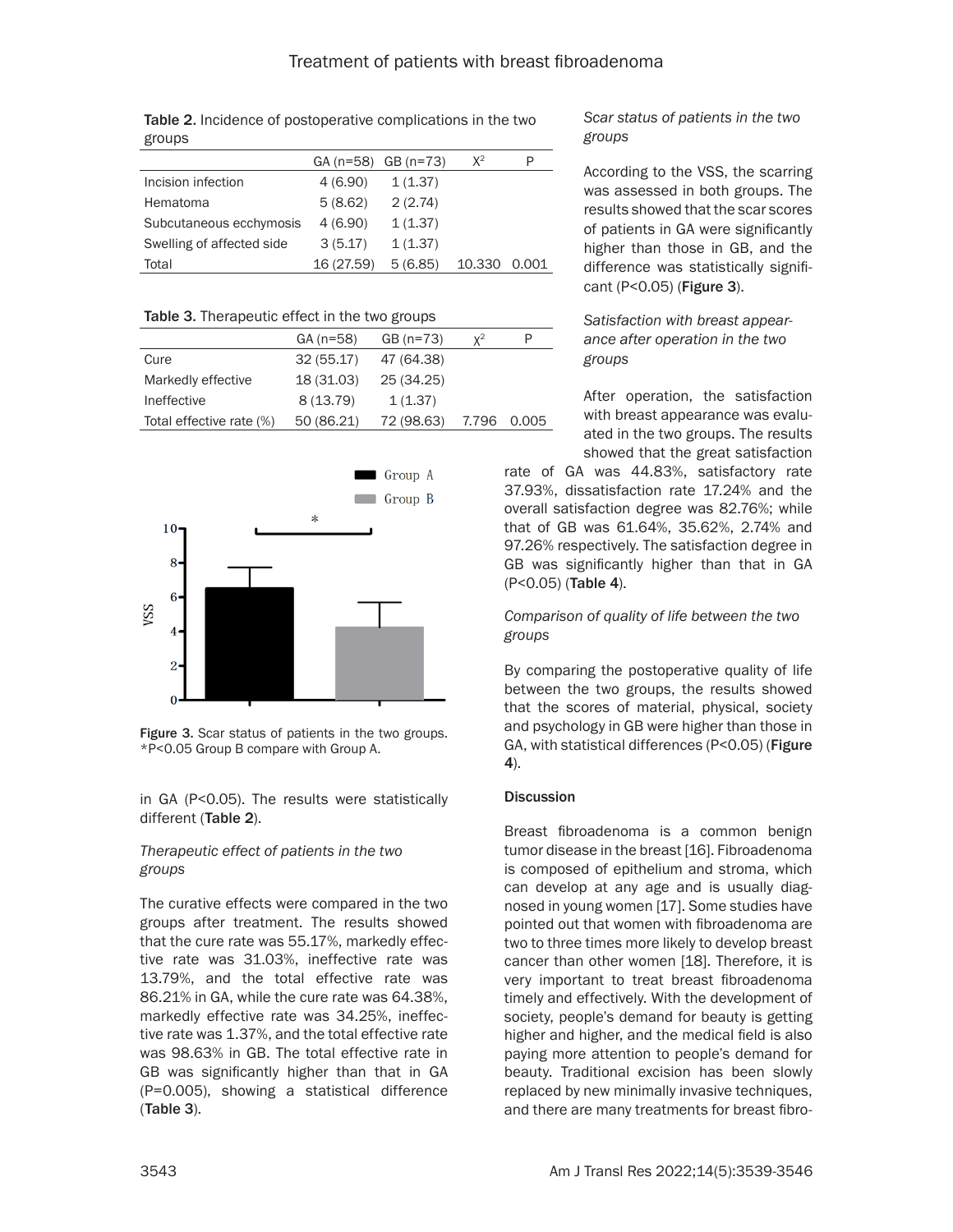| <b>ODCTUDITIII GIU LIVO EIUUDJ</b> |            |                        |                |  |
|------------------------------------|------------|------------------------|----------------|--|
|                                    |            | $GA(n=58)$ $GB(n=73)$  | $\mathbf{v}^2$ |  |
| Great satisfaction                 | 26 (44.83) | 45 (61.64)             |                |  |
| Satisfactory                       |            | 22 (37.93) 26 (35.62)  |                |  |
| <b>Dissatisfied</b>                | 10 (17.24) | 2(2.74)                |                |  |
| Satisfaction                       | 48 (82.76) | 71 (97.26) 8.168 0.004 |                |  |

Table 4. Satisfaction with breast appearance after operation in the two groups

adenoma at present. In this experiment, the trans-areolar resection and minimally invasive mammotome biopsy were analyzed and studied, and the results were as follows: First of all, we compared the age, BMI, living environment, educational background, marital status, fertility level, course of disease, nationality and other factors between the two groups, and found that there was no difference, so the follow-up experiments could be carried out without bias. In the two groups, the changes of blood pressure DBP and SBP indexes were detected before anesthesia, during resection and after operation. The results showed that there was no difference in blood pressure DBP and SBP indexes between the two groups before anesthesia and after surgery, but the blood pressure DBP and SBP indexes in GA was lower than that in GB during resection, suggesting that trans-areolar resection and minimally invasive mammotome biopsy had certain safety, and minimally invasive mammotome biopsy could better stabilize the blood pressure of patients during operation and effectively help them recover after operation.

When the arterial blood vessels elasticity retracts in diastole, the pressure that develops is called diastolic blood pressure (DBP), also known as low pressure [19]. Systolic blood pressure (SBP) is the pressure inside the artery that rises when the heart contracts. In the middle stage of heart contraction, the pressure inside the artery is the highest. At this time, the pressure of blood on the inner wall of the blood vessel is called systolic pressure, also known as high pressure [20]. By consulting the previous data, the studies by Qian Y [21] have proposed that minimally invasive mammotome biopsy has a better stabilizing effect on the blood pressure of patients during operation. The results are similar to the results of this experiment. By comparing the intraoperative blood loss, incision length, pain score, operation time and other operative situations between the two groups, the results showed

that the intraoperative blood loss and incision length in GA were greater than those in GB. The VAS pain score and operation time in GA were higher than those in GB, suggesting that compared with trans-areolar resection, minimally invasive mammotome biopsy was more effective in the treatment of patients. We have speculat-

ing points: 1. Minimally invasive mammotome biopsy is a minimally invasive surgery, and the surgical wound is smaller than that of transareolar resection, and it can also relieve patients' pain and facilitate their postoperative recovery [22]. 2. According to people's demand for beauty, the wound from minimally invasive mammotome biopsy is smaller than that of trans-areolar resection, and it can effectively reduce intraoperative blood loss, improve surgical safety and reduce postoperative complications. 3. In minimally invasive mammotome biopsy, ultrasound-assisted angiography is used to accurately determine the lo-cation of the breast mass of the patient, so the optimal puncture point can be selected. Under the guidance of the ultrasound knife, the rotary knife is used to pierced under the fibroadenoma, and the lesion can be removed more thoroughly by suction via accurate negative pressure [23]. ed that its value is reflected in the follow-

Then, we compared the incidence of postoperative complications between the two groups. The results showed that the incidence of postoperative complications in GA was 27.59%, while that in GB was 6.85%. The incidence of postoperative complications in GB was significantly lower than that in GA, which further confirmed our above conjecture and reflected the safety of minimally invasive mammotome biopsy. By comparing the curative effects of patients in the two groups after treatment, the results showed that the total effective rate of GA was 86.21%, while that of GB was 98.63%. The total effective rate of GB was significantly higher than that of GA, which further reflected the clinical application value of minimally invasive mammotome biopsy. In the research of Chang G [24], it is also shown that minimally invasive mammotome biopsy is more effective than traditional open surgery in the treatment of breast fibroadenoma.

This supports the results of this experiment. According to the VSS, the scarring was as sessed in both groups. The results showed that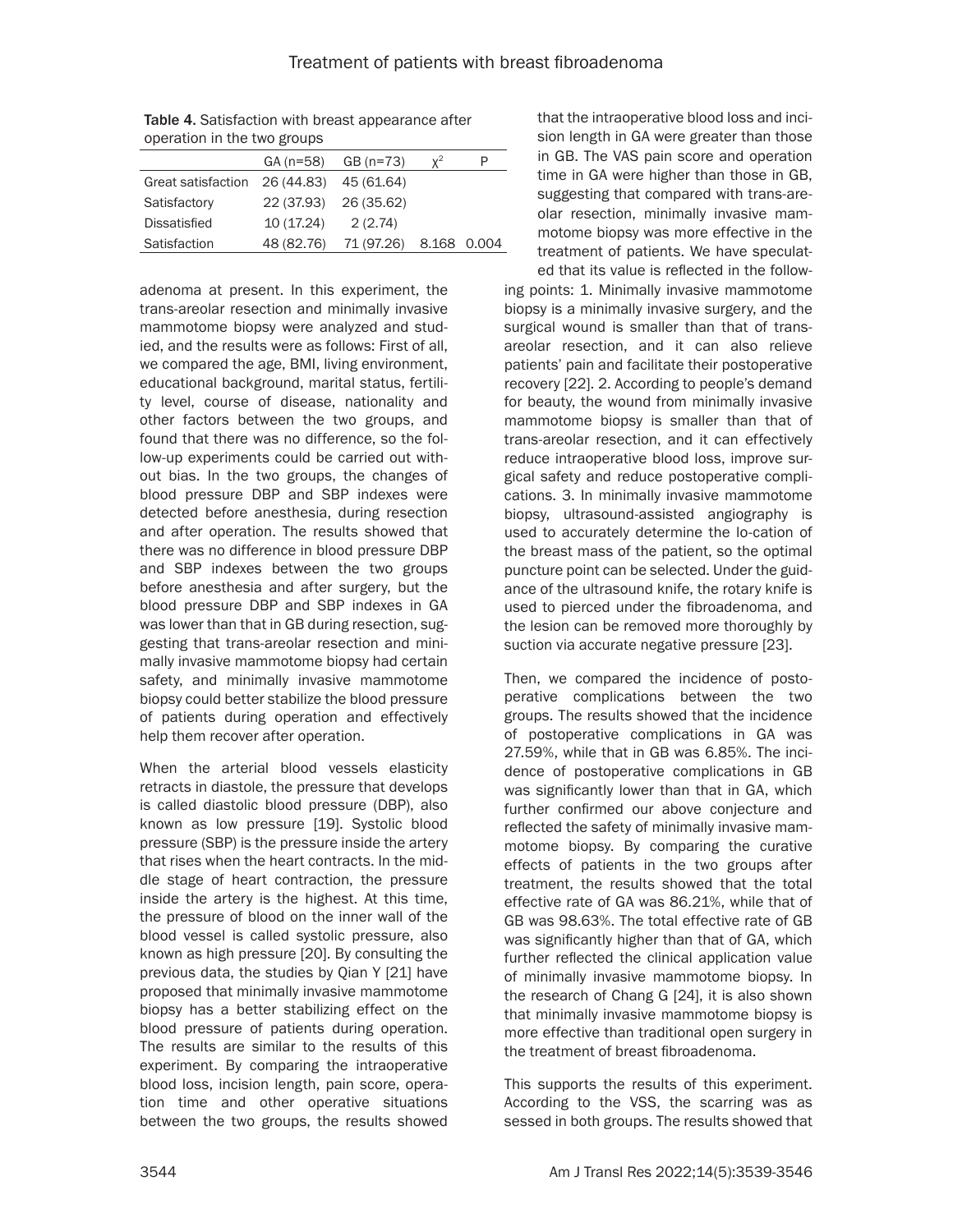# Treatment of patients with breast fibroadenoma



Figure 4. Comparison of quality of life between the two groups. A. Material scores of patients in the two groups. B. Physical scores of patients in the two groups. C. Social scores of patients in the two groups. D. Psychological scores of patients in the two groups. \*P<0.05 Group B compare with Group A.

the scarring scores of patients in GA were significantly higher than those in GB. The satisfaction with breast appearance was evaluated after operation in the two groups. The results showed that the satisfaction of GA was 82.76%, that of GB was 97.26%, so the satisfaction of GB was significantly higher than that of GA. This suggests that minimally invasive mammotome biopsy can minimize the adverse effects of breast surgery, increase the satisfaction with the curative and reduce the hospitalization time to a certain extent.

In this study, we investigated the effects of trans-areolar resection and minimally invasive mammotome biopsy in the treatment of breast fibroadenoma, but some deficiencies remain due to the limited experimental conditions. For example the experimental period of this study was relatively short. Therefore, we were unable to assess the impact of the two methods on the long-term prognosis of patients.

Finally, we compared the postoperative quality of life between the two groups. The results showed that the scores of material, physical, society and psychology of patients in GB were higher than those in GA, which further indicated that the minimally invasive mammotome biopsy could improve the postoperative prognosis of patients, accelerate the recovery and effectively improve their quality of life.

To sum up, compared with trans-areolar resection, minimally invasive mammotome biopsy has a better therapeutic effect on patients with breast fibroadenoma, and it can improve their quality of life more significantly.

#### Disclosure of conflict of interest

#### None.

Address correspondence to: Hui Xu, Department of Mammary Health Care, Liaocheng Dongchangfu Maternal and Child Health Hospital, 129 Zhenxing West Road, Dongchang Fu District, Liaocheng 252000, Shandong Province, China. Tel: +86-0635- 8460325; E-mail: [xiaoyuyingjie@163.com](mailto:xiaoyuyingjie@163.com)

#### References

- [1] Ajmal M and Van FK. Breast fibroadenoma. 2018.
- [2] Sampaio FA, Martins LM, Dourado CSME, Revoredo CMS, Costa-Silva DR, Oliveira VA, Alves-Ribeiro FA and Silva BBD. A case-control study of Metallothionein-1 expression in breast cancer and breast fibroadenoma. Sci Rep 2019; 9: 7407.